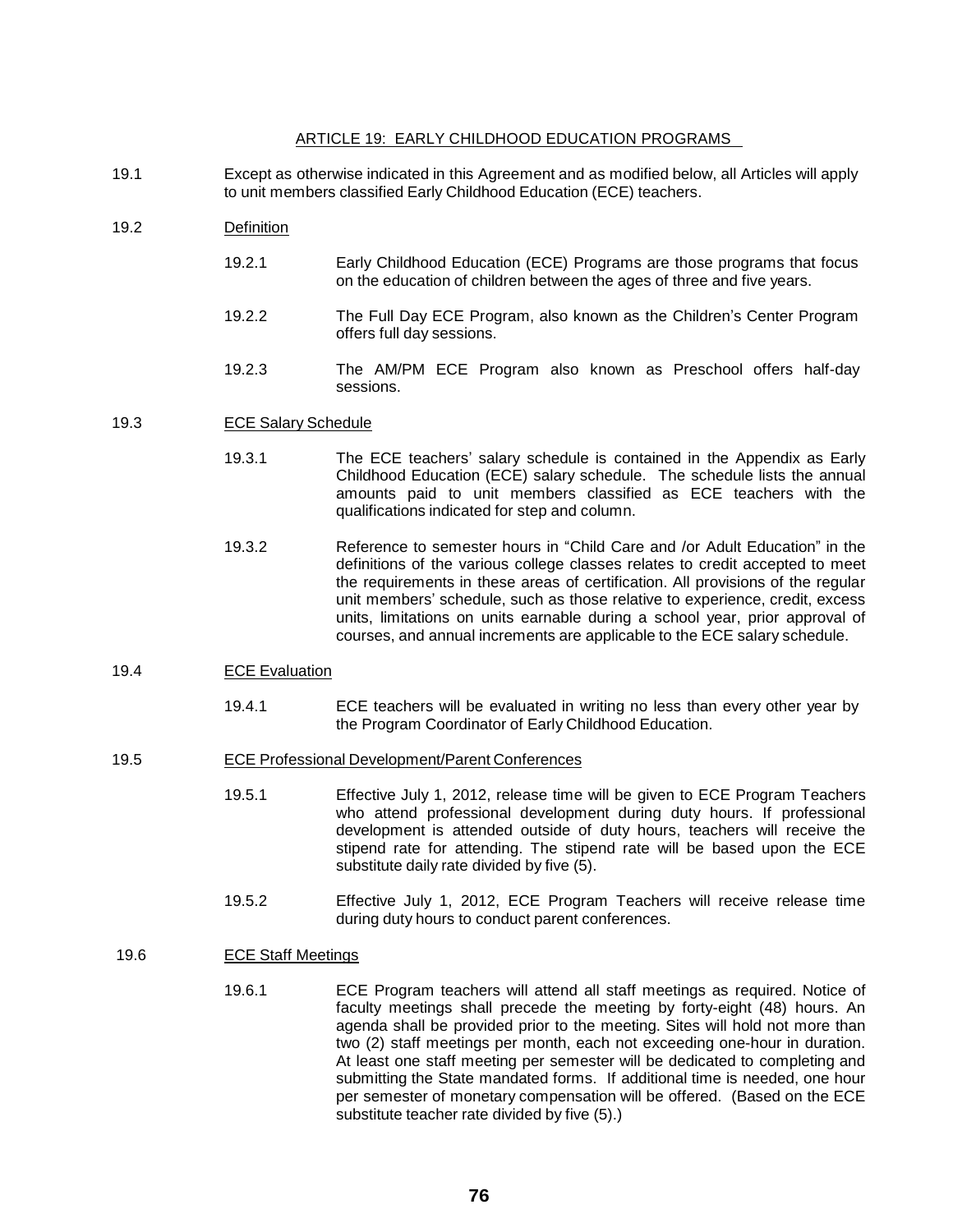- 19.7 The District shall assign staff to ECE classes consistent with the staffing ratios required by state and federal regulations. Every effort will be made to adhere to these ratios when staff are absent.
- 19.8 The ECE programs shall be exempt from participating in collaboration and minimum days.

# 19.9 Full Day ECE Program

- 19.9.1 The Full Day ECE Program is based upon a full-time assignment of eight (8) hours a day, exclusive of a thirty (30)-minute duty-free lunch, for a total of two hundred forty-five (245) working days, with the qualifications indicated for each step and column. The 245 working days includes fifteen (15) of vacation (calculated at 1.25 days with pay for each month worked) for a net of two hundred thirty (230) days of actual work.
	- 19.9.1.1 Unit members in the Full Day ECE program are entitled to receive thirty (30) minutes of daily prep time. In the event that a preparation time is missed, unit members shall receive 0.5 hours paid time.
	- 19.9.1.2 Unit members in the Full Day ECE program are required to work every day during the calendar year except Saturdays, Sundays and legal holidays. Local holidays granted by the Board of Education may not be holidays for Full Day ECE Program certificated personnel.
	- 19.9.1.3 Full-time unit members in the Full Day ECE Program earn twelve (12) days sick leave per year.

# 19.10 AM/PM ECE Program

- 19.10.1 The AM/PM ECE Program is based upon a full-time assignment of eight (8) hours per day for a total of one hundred seventy-seven (177) school days (175 teaching days, one District Inservice day, and one Site Orientation day). (Current contract 19.4.3.1)
	- 19.10.1.1 AM/PM ECE Program teachers, with a full-time assignment of eight (8) hours per day, teach two (2) three (3)-hour classes (one a.m. class and one p.m. class) of no more than twenty-four (24) students in each class, and have ninety (90) minutes of daily prep time and a thirty (30) minute duty-free lunch.
	- 19.10.1.2 Full time unit members in the AM/PM ECE Program earn ten (10) days sick leave per year.

### 19.11 SDC Preschool Program

- 19.11.1 All provisions of the WTA Contract Agreement shall apply to full time unit members in the SDC Preschool Program.
- 19.11.2 Salary Schedule—Unit members in the SDC Preschool Program are placed on the Certificated Teachers' salary schedule contained in Appendix A.